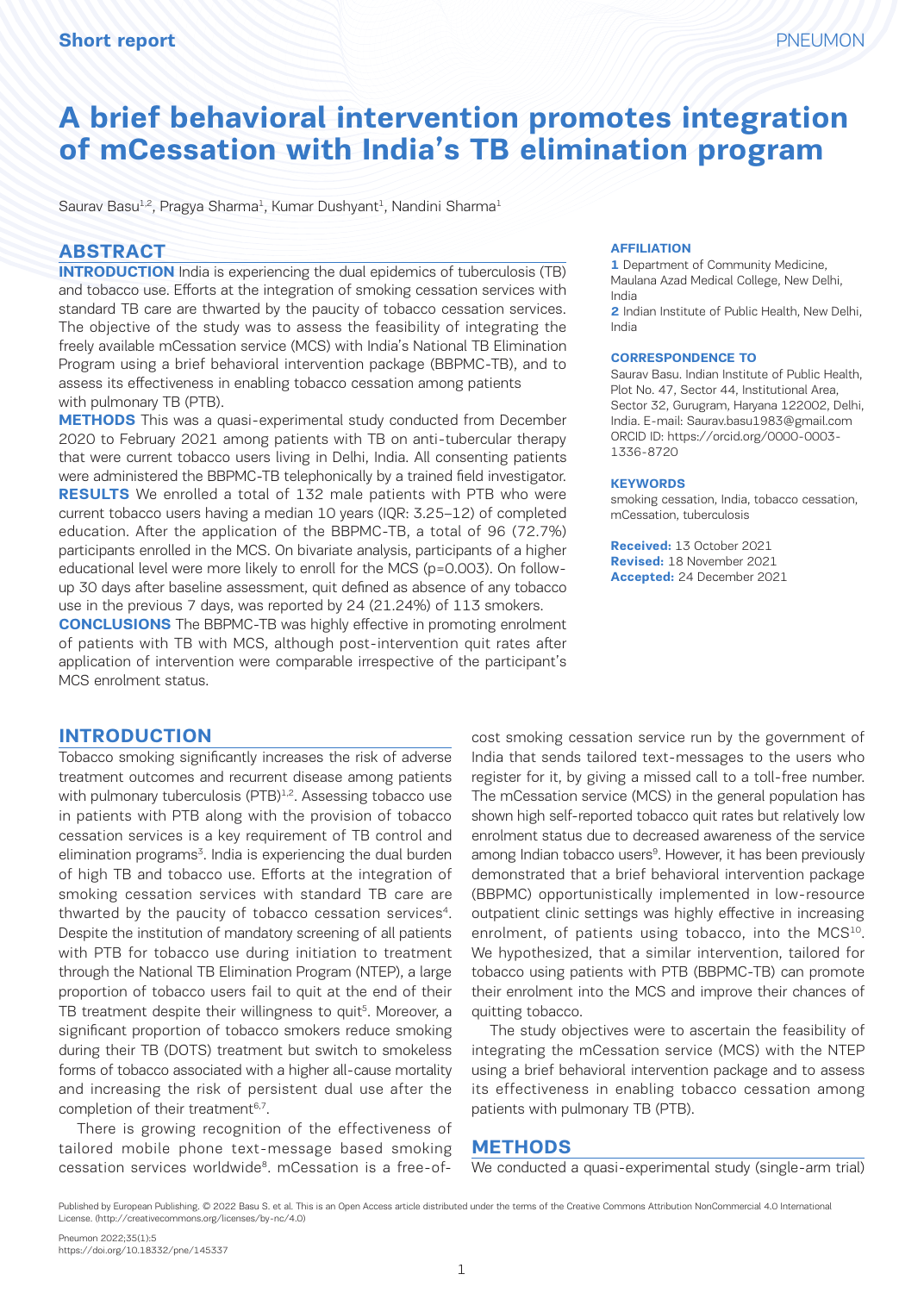among bacteriologically confirmed adult patients with PTB undergoing anti-tubercular therapy and who were current tobacco users (either smoking or smokeless forms). Patients were included if they owned a mobile phone and who reported having the ability to read mobile text-messages in either English or Hindi, the local language. Patients who quit tobacco >1 month ago were excluded. The study duration was from December 2020 to February 2021. Existing or past users of the mCessation service (MCS) were excluded. The participants were selected from an existing patient database and contacted by phone to assess their eligibility and their consent towards study enrolment. Information was collected through an interview schedule related to their tobacco use habits.

Consenting participants were administered the BBPMC-TB phone by a trained female field investigator lasting typically ten minutes. The investigator informed the patients that persistent tobacco use could cause further complications and reduce their chances of getting completely cured of the TB disease. Furthermore, they were explained the benefits of tobacco cessation potentially achieved as early as six weeks from quitting and emphasized the need to quit tobacco completely to achieve better health and treatment outcomes. Finally, they were informed of the availability of the MCS, the mode of utilization, and their willingness to register for the service. Those participants that were willing to enroll for the MCS were registered through the online portal by the investigator or themselves, by placing a missed call on a tollfree number as per the participant's preference.

The primary outcome of the study was the proportion of tobacco using patients with PTB who enrolled in the mCessation service after the administration of the BBPMC-TB. The secondary outcome was the tobacco quit rates at 1 month following the baseline assessment.

Outcome assessment was through verification of the MCS registration status 48–72 hours later through another phone call to the participants who enrolled. Tobacco use and quit status was ascertained by phone at follow-up at 1 month, in all the participants.

Operationally, current tobacco use was defined as the use of any tobacco products in the previous 7 days irrespective of quantity, while quit was defined through self-report of tobacco cessation along with the absence of use of any tobacco products in the previous 7 days.

The sample size was 118, estimated by considering 30% enrolment in the MCP after administration of the BBPMC-TB compared to routine 10% enrolment in its absence, at 80% power, 95% confidence levels, and 5% significance level. The data were analyzed with IBM SPSS 25 (Armonk, NY: IBM Corp). McNemar's test for used to assess significance of difference between paired categorical variables and the chisquared test for unpaired categorical variables. A p<0.05 was considered statistically significant.

The study was exempted from full review by the Institutional Ethical Committee and was prospectively registered with the Clinical Trial Registry of India. Due to the COVID-19 pandemic, informed verbal consent was taken during the phone interview, and written consent was obtained only when the patients visited the DOTS facility for collecting their refill on a future date.

## **RESULTS**

We enrolled a total of 132 male patients with PTB on antitubercular therapy after exclusion of 18 patients who were either illiterate or could not read text-messages. The median (IQR) age of the participants was 33.5 years (24.2–46.5), and the median (IQR) years of completed education was 10 years (3.25–12).

All the participants were current users of tobacco products. There were 113 (85.6%) tobacco smokers including 84 (63.6%) cigarette users, and 48 (36.4%) bidi users (local South Asian cigarette made of rolled tobacco leaves) including 19 (14.4%) using both. There were 61 (46.2%) smokeless tobacco users including 42 (31.8%) dual users. The median (IQR) duration of smoking and smokeless tobacco use was 8 years (3–20) and 3 years (2–5) amongst tobacco smokers and smokeless tobacco users, respectively.

The knowledge that tobacco smoking causes cancer was reported verbatim by 115 (87.1%) participants. Moreover, the awareness that tobacco smoking could reduce the chances of successful TB treatment outcomes was correctly reported by 81 (61.4%) participants.

One hundred and six (80.3%) participants reported having been advised to quit tobacco use at the time of initiation with anti-tubercular treatment, and 102 (77.3%) were provided with the information to access a quitline, which was utilized by 10 (9.8%) of these participants. A quit attempt after diagnosis of TB was reported by 81 (61.4%) participants with use of smokeless tobacco reported as the most (28.4%) common mode of smoking cessation, corroborating the evidence from other surveys $6$ .

Ten (7.6%) participants were aware of the MCS at baseline. After the application of the BBPMC-TB, a total of 96 (72.7%) participants enrolled in the MCS. The reasons for non-registration were the lack of perceived usefulness in quitting tobacco (n=9; 6.6%), lack of current intention to quit tobacco (n=17; 12.9%), and difficulty in reading textmessages (n=10; 7.6%). On bivariate analysis, participants of a higher educational level were more likely to enroll for the MCS (p=0.003), a finding also observed in the general population<sup>10</sup>.

At follow-up after 30 days from baseline, the median (IQR) number of days of tobacco smoking reported in the previous 7 days was 3 days (1–6). Quit defined as the absence of tobacco smoking in the previous 7 days was observed in 24 (21.2%) of the 113 smokers originally at baseline. Among the only smokeless tobacco users (n=19), 3 (15.8%) of the 19 resumed smoking during the same interval while 8 (42.1%) quit smokeless tobacco use (Table 1).

Consequently, complete tobacco quit status was reported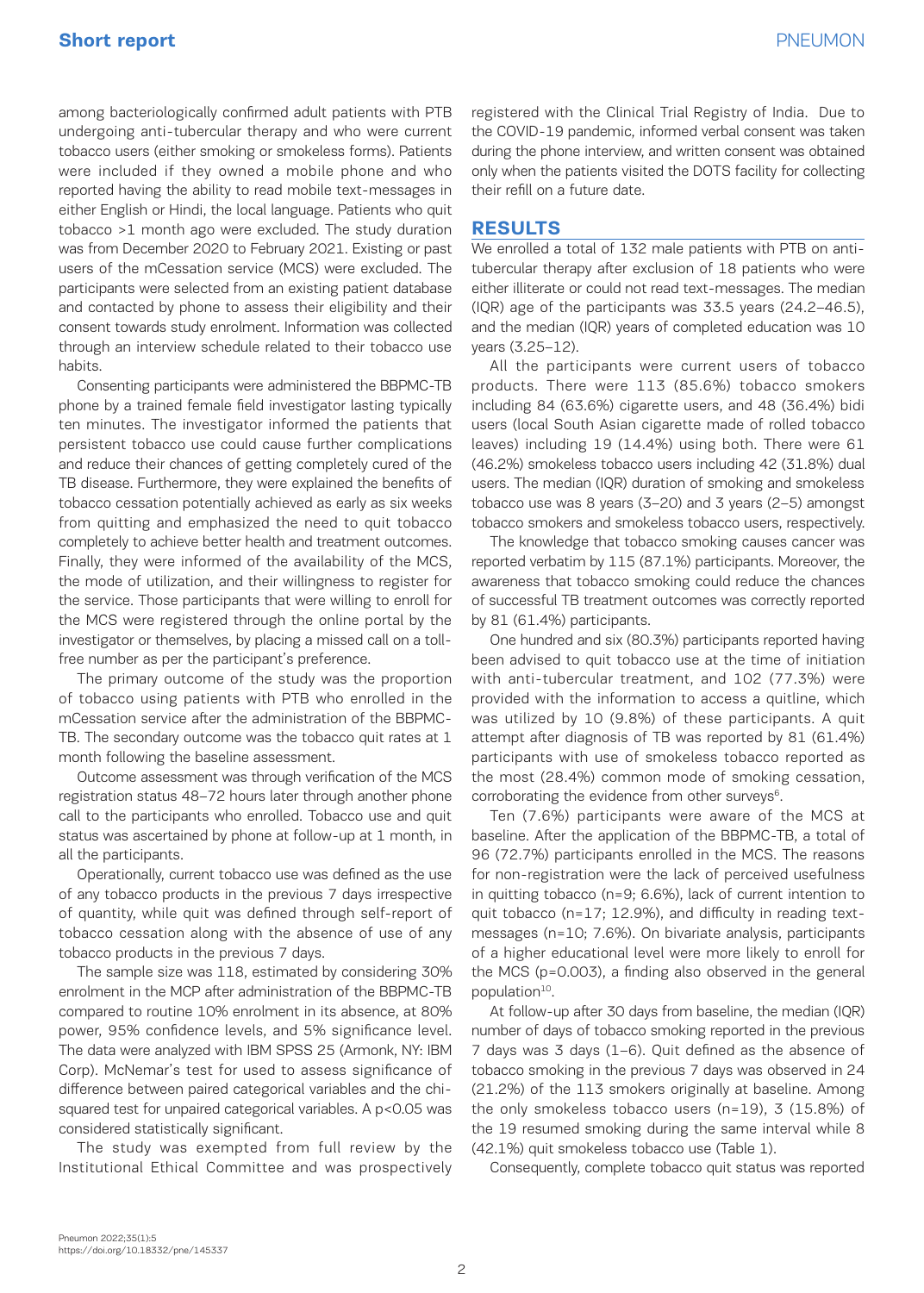## **Table 1. Factors associated with enrolment in the MCP at baseline (N=132)**

| <b>Variables</b>                    |                          | <b>Total</b><br>n (%)   | <b>Enrolled for MCP</b><br>$(n=96)$<br>n(%) |                         | OR (95% CI)             | p       |
|-------------------------------------|--------------------------|-------------------------|---------------------------------------------|-------------------------|-------------------------|---------|
| Age (years)                         |                          |                         |                                             |                         |                         |         |
| $<$ 33.5 (Ref.)                     |                          | 66 (50.0)               | 51 (77.3)                                   | $\mathbf{1}$            |                         | 0.243   |
| $\ge 33.5$                          |                          | 66 (50.0)               | 45 (68.2)                                   |                         | $0.63(0.29-1.4)$        |         |
| <b>Education level (years)</b>      |                          |                         |                                             |                         |                         |         |
| $<$ 10 (Ref.)                       |                          | 59 (45.4)               | 36 (60.0)                                   | $\mathbf{1}$            |                         | 0.003   |
| $\geq 10$                           |                          | 71 (54.6)               | 60 (83.3)                                   |                         | $3.3(1.5 - 7.5)$        |         |
| <b>Duration of ATT</b> (months)     |                          |                         |                                             |                         |                         |         |
| $\leq$ (Ref.)                       |                          | 26 (19.7)               | 21(80.8)                                    | $\mathbf{1}$            |                         | 0.308   |
| $\geq 3$                            |                          | 106 (80.3)              | 75 (70.8)                                   |                         | $0.6(0.2 - 1.7)$        |         |
| <b>Current tobacco use type</b>     |                          |                         |                                             |                         |                         |         |
| Smoking only (Ref.)                 |                          | 113 (85.6)              | 54 (47.8)                                   | $\mathbf{1}$            |                         | 0.559   |
| Smokeless only                      |                          | 19(14.4)                | 14(73.7)                                    |                         | $0.9(0.3 - 2.8)$        |         |
| Dual user                           |                          | 42 (31.8)               | 28 (66.7)                                   |                         | $0.63(0.27 - 1.5)$      |         |
| <b>Duration tobacco use (years)</b> |                          |                         |                                             |                         |                         |         |
| $<8.5$ (Ref.)                       |                          |                         | 66 (50.0)<br>49 (74.2)                      |                         |                         | 0.696   |
| >8.5                                |                          | 66 (50.0)               | 47 (71.2)                                   | $0.86(0.4-1.8)$         |                         |         |
| Intention to quit                   |                          |                         |                                             |                         |                         |         |
| Yes                                 |                          | 81 (61.4)               | 62 (76.5)                                   |                         | $1.6(0.7 - 3.5)$        |         |
| No (Ref.)                           |                          | 51(38.6)                | 34 (66.6)                                   | $\mathbf{1}$            |                         |         |
| <b>Tobacco use</b>                  | MCP enrolled (n=96)      |                         |                                             | MCP not enrolled (n=36) |                         |         |
|                                     | <b>Baseline</b><br>n (%) | <b>Endline</b><br>n (%) | p                                           | <b>Baseline</b><br>n(%) | <b>Endline</b><br>n (%) | p       |
| Tobacco smoking use                 | 82 (85.4)                | 67 (69.8)               | 0.0011                                      | 31 (86.1)               | 25 (69.4)               | 0.014   |
| Smokeless tobacco use               | 42 (43.7)                | 20(20.8)                | < 0.001                                     | 19 (52.8)               | 5(13.9)                 | < 0.001 |

by 19 (14.4%) participants at follow-up. The proportion of participants who quit tobacco was lower in the MCP enrolled 12 (12.5%; n=96) compared to the MCP non-enrolled group 7 (19.4%; n=36) but this difference was not statistically significant (p=0.311).

## **DISCUSSION**

The present study generates preliminary evidence towards the successful integration of the MCS with the National TB Elimination Program (NTEP) to promote tobacco cessation through the application of a brief behavioral intervention package which is highly scalable and is likely to require minimal training or costs. Implementation research towards the viability of training of DOTS providers, TB surveillance officers, and frontline health workers (ASHAs) towards the successful administration of BBPMC-TB and achievement of the MCS-NTEP integration in diverse real-world settings is thereby warranted. Understanding the associated barriers and challenges in mainstreaming and synergizing the MCS-

NTEP integration also require further evaluation.

#### **Limitations**

There were certain study limitations including the small sample size, absence of female participants, short duration of follow-up, and the lack of participants having multi-drug resistant tuberculosis. Moreover, we could not enroll patients who were unable to read text messages.

#### **CONCLUSIONS**

Comparable levels of tobacco quit rates were observed in the patients irrespective of their MCS enrolment status, indicating the need for objective measurement of tobacco cessation using biochemical parameters to overcome the potential limitation due to the social desirability bias. Future studies should also assess the long-term tobacco quit rates in patients with PTB to accurately estimate the effectiveness of these interventions for combating the TB and tobacco syndemic prevalent in India.